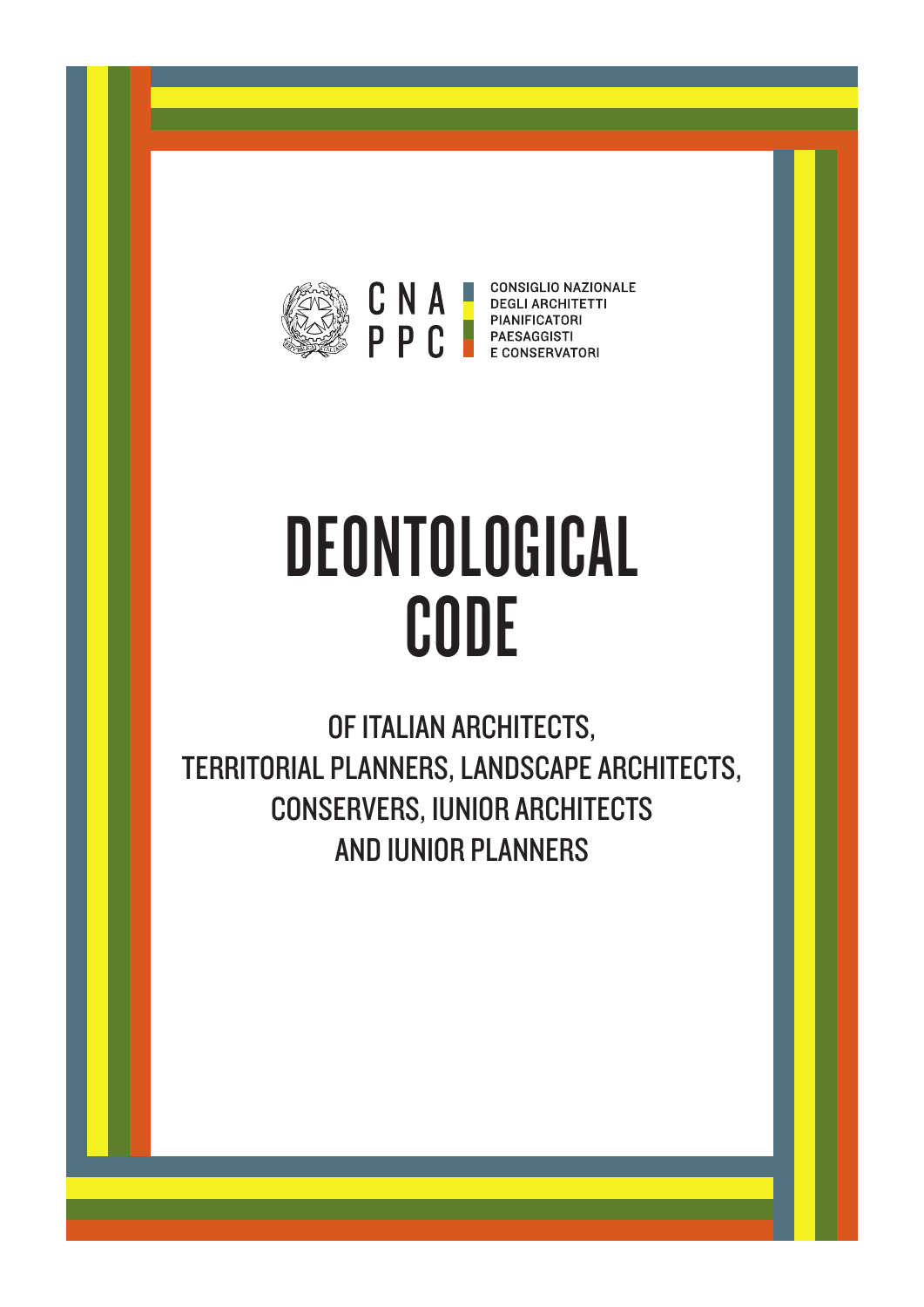# DEONTOLOGICAL CODE OF ITALIAN ARCHITECTS, TERRITORIAL PLANNERS, LANDSCAPE ARCHITECTS, CONSERVERS, IUNIOR ARCHITECTS AND IUNIOR PLANNERS

Whereas article 4, clause 2 of the Italian Constitution states: "Every citizen has the right, according to his/her possibilities and choice, to engage in a business or service that is of aid to the material or spiritual progress of society";

Whereas article 9 of the Italian Constitution states: "The Republic promotes the development of culture and scientific and technical research. It protects the Nation's landscape and historical and artistic heritage";

Whereas article 41 of the Italian Constitution states: "Private enterprise is free to exist. It cannot be carried out in contrast to social utility or so as to bring harm to human safety, liberty and dignity. The law establishes opportune programs and controls so that public and private enterprise can be directed and coordinated towards social aims";

Whereas European Community Directive 2005/36/EC, in particular in the 27th Considering that, states: "Architectural creation, the quality of constructions, their harmonious inclusion in the surrounding environment, respect for natural and urban landscapes and of collective and private heritage are in the public interest";

# PREAMBLE

# THE PROFESSION OF ARCHITECT, TERRITORIAL PLANNER, LANDSCAPE ARCHITECT, CONSERVER, IUNIOR ARCHITECT AND IUNIOR PLANNER

The profession of Architect, Territorial Planner, Landscape Architect, Conserver Iunior Architect and Iunior Planner is an expression of knowledge and know-how entailing duties towards society, which historically has recognized the architect's role in physical transformations of the territory, in the valorization and conservation of landscapes, natural and urban, as well as of historical and artistic heritage, and in urban and territorial planning, in the context of his/her respective expertise.

In the professional's work, comprehending and translating the needs of individuals, of social groups and of the authorities in terms of organizing space helps to create and protect the values of general interests; as expressed in sector legislation in implementation of the Italian Constitution and in respect for the constraints deriving from European Community regulations and international obligations.

The professional performs his or her work to meet the demands of his/her client, furnishing the knowledge and technical assistance required. The architect promotes a transformation of spaces that takes into account cultural and architectural heritage, safeguarding natural equilibriums and guaranteeing the safety of persons and the quality of life of the final user, in the context of his/her respective expertise.

To perform his or her work best, the professional's duty is to maintain independence of judgment and defend it from external influences of whatever nature. His or her signature declares and claims intellectual and technical responsibility for the service rendered.

The role that society acknowledges the professional requires that the architect keep his or her education up to date, conserving and increasing expertise with particular reference to the sectors in which he or she works so as to understand their environments, sites and economic, social and cultural relationships.

The purpose of the Deontological Code is to ensure the correct practice of the profession and, through it, the full realization of the task that society entrusts to the Architect, Territorial Planner, Landscape Architect, Conserver, Iunior Architect and Iunior Planner.

The relationship with the client is based on trust, personal and social, whose expectation is correct and cooperative conduct based on shared standards and rules. This expectation is based on the direct knowledge of the professional person but also and above all on the reliability of the profession to which he/she belongs.

The deontological code makes the behavior of the individual professional predictable and coercible, thereby constructing the reliability of a profession and hence its credibility.

Credibility is based on correct professional conduct and is increased by the professional's ability to be worthy of the role that society has entrusted to him or her. The deontological code safeguards the decorum of the profession as an asset that the Architect, Territorial Planner, Landscape Architect, Conserver, Iunior Architect and Iunior Planner must preserve for correct relations with the client and in order to maintain the trust that society puts in his or her professional role.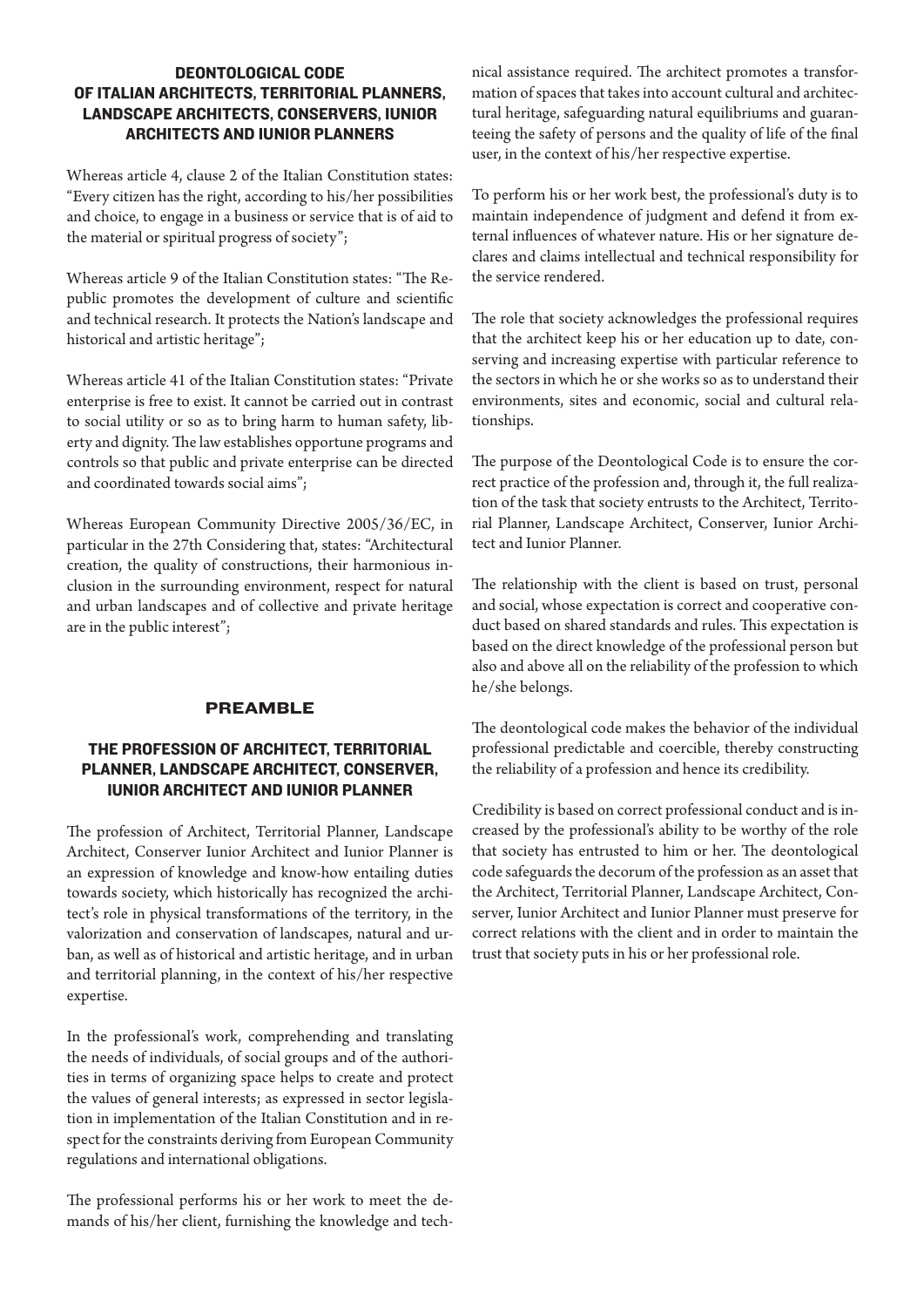# Title 1 GENERAL PRINCIPLES

#### **Art. 1**

#### (Purpose and field of application)

1. This code applies to Architects, Territorial Planners. Landscape Architects, Conservers, Iunior Architects and Iunior Planners, for brevity's sake referred to in this code as "professionals" but each endowed with the expertise foreseen by the laws in force and any other regulations identifying a specific professional figure.

2. This code is the emanation of professional ethical standards that all persons registered with the order must know, subscribe to and follow and applies to professionals registered to practice this profession (individually, as an associate or as a partner), defending the values and general interests connected with the profession and respecting Art. 2233 of the Italian Civil Code as well as the decorum, dignity and credibility of the profession and of the Order. Every professional is obligated to observe both the text and the spirit of the deontological code as well as every other law regulating practice of the profession in the greater interest of society.

For this purpose the professional must conform his/her conduct to the principles and duties described in Title II.

3. Whenever the work is performed abroad, the professional undertakes to respect these deontological standards as well as those applicable in the country where he/she is working, should they exist.

4. Wherever foreign deontological standards are incompatible with the Italian, the Italian norms prevail.

## Title II GENERAL DUTIES

#### **Art. 2**

(Specific professionalism)

1. Using an unearned title constitutes important misconduct.

2. The professional must conform his/her work to the principle of specific professionalism, whatever form regulates his/ her professional position.

3. Wherever he/she is not personally performing the service, the use of collaborators and, more generally, the use of a stable organization, must be under his/her direct supervision and responsibility.

#### **Art. 3**

(Obligations in the public interest)

1. The professional is obligated to safeguard and develop the value system and cultural and environmental heritage of the community in which he/she works.

2. In practicing the profession the professional must pay diligent attention to the impact his or her work could or will have on society and the environment.

3. For the urban planning-building work involved in his/her practice, the professional must comply with legal and regulatory standards, the prescriptions of zoning instruments and the methods of execution established in assignment specifications.

## **Art. 4**

(Obligations to the profession)

1.Registration with the Order is a presupposition for practicing the profession and utilizing its title.

2. It is a violation of rules, also as per following art. 5, to practice without a professional title or during a suspension period, to use a professional title not awarded and to improperly use titles.

3. An equally grave violation of rules is the behavior of a professional who aids or otherwise, directly or indirectly, enables persons unentitled to or suspended from practice to unlawfully engage in it or permits said persons to economically benefit by so doing.

4. It is a grave violation of professional probity to add one's signature to those of other professionals or persons lacking legal authorization to undertake identical positions or responsibilities without indicating the work performed under one's own personal supervision and responsibility.

5. It is a violation of rules to omit communicating one's certified e-mail address to the Order with which one is registered.

6. It is a violation of rules to omit even just one year's payment of annual dues owed for membership in the Order.

# **Art. 5**

(Loyalty and correct conduct)

1. The professional must base his/her relations and practice on loyalty and correct conduct towards his/her professional Order, client, colleagues and third parties in any way involved.

2. The professional must in no case claim the work of others as his or her own. Likewise, the professional must not cite or supply documentation intended to pass off as exclusively his/ her own a work designed in collaboration with other professional colleagues, without indicating their names and specific work performed.

3. The professional may use the academic title of professor only if he/she is a full or associate professor within the Italian university system, as per current law.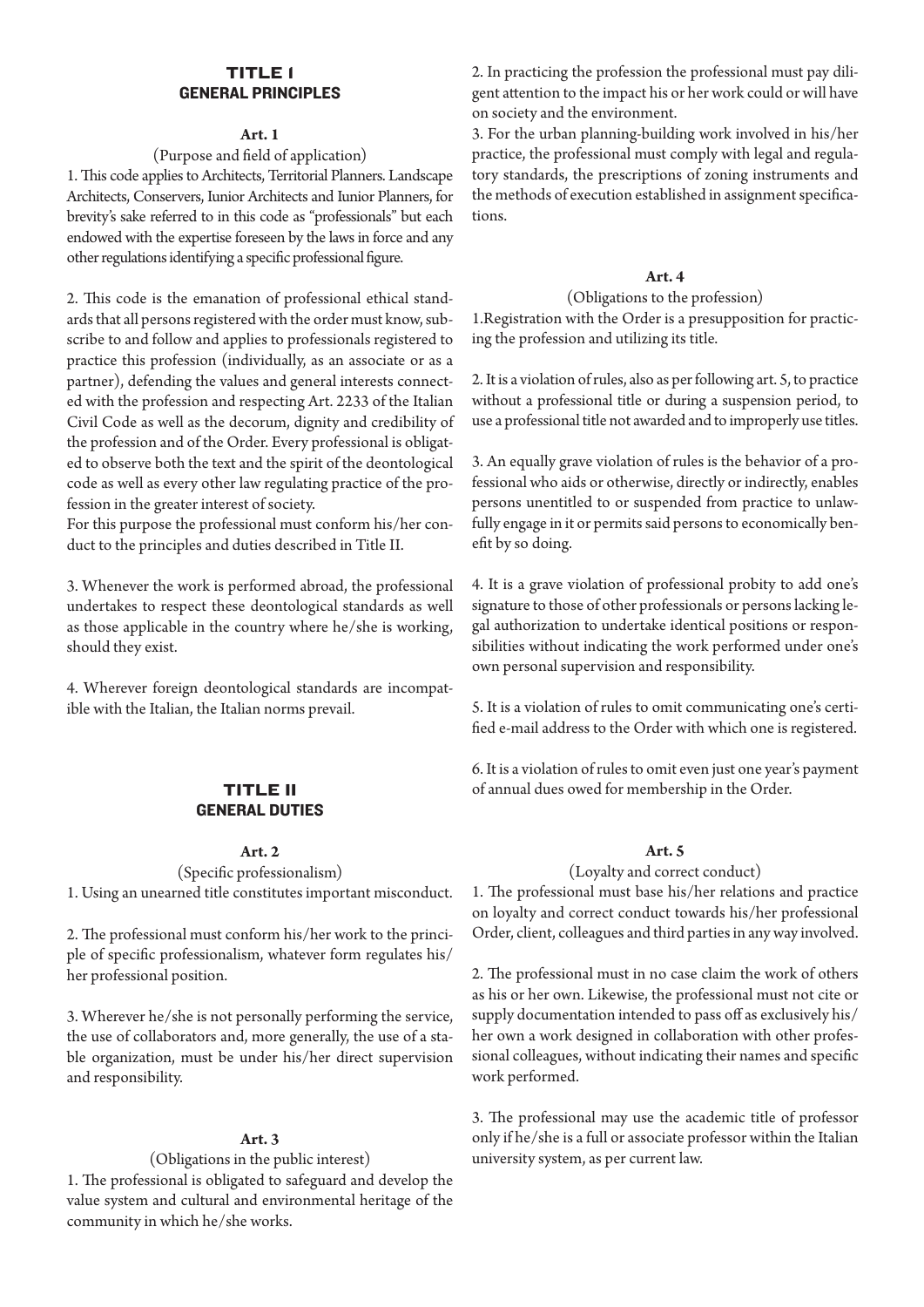# **Art. 6**

## (Independence)

1. When practicing the profession, the professional has the duty to maintain his/her independence of judgment, technical and intellectual, and to defend it from influences of whatever nature.

# **Art. 7**

# (Confidentiality)

1. The professional must maintain the confidentiality of the service performed and of all that he/she has learned during its performance.

2. The professional must not divulge confidential information received, even by chance.

3. The professional is held to this duty even towards persons with whom the professional relationship has ceased, and towards those seeking his assistance without hiring him or her.

4. The professional is held to require observance of the duty of confidentiality from whoever has collaborated on the professional service with him or her, as well as to create the conditions for preserving confidentiality among employees and anyone else who, not registered with the Order, in any way works in or for his or her office.

5. Except as legally required, members of the Council or of the Order's commissions, as well as members appointed to represent the Council itself, are held to confidentiality regarding any subject or circumstance inherent to the position or mandate assumed.

#### **Art. 8**

## (Expertise and diligence)

1. The professional must not accept work that he/she cannot perform with the skills required and with a suitable organization.

2. The architect must notify the client of circumstances preventing performance of the requested work at the time they arise, proposing the aid of another professional.

3. The professional must practice his/her work following science and conscience and using qualified expertise. The professional is obligated to refuse the assignment when aware of being unable to carry it out with sufficient care and specific knowledge and skills.

## **Art. 9**

#### (Professional updating)

1. In order to guarantee the quality and efficiency of professional services, in the best interest of the user and of society, and to achieve the aims of professional development, every professional has the duty to continually and constantly update his/her professional knowledge and skills.

2 Disobeying the duty to professionally update as per the laws in force, and lacking or falsifying certification of the updating course is a violation of the rules.

## **Art. 10**

## (Truthfulness)

1. It is a violation of the rules to make false statements in documents and/or declarations.

## **Art. 11**

## (Lawfulness)

1. In practicing the profession and organizing his/her work, the professional must abide by the laws of the State, the professional Order and the rulings of said Order.

2. Competition must be entered into according to the principles set by European Community and Italian regulations and the deontological standards that uphold them. Any conduct directed towards acquiring clients in improper and indecorous ways is strictly prohibited.

3. The professional must fulfill his/her social security and tax commitments as per the laws in force.

4. Disciplinary procedures must be undergone by the professional accused of unintentionally violating penal law, save all independent evaluations of the breach committed.

5. The professional is subject to disciplinary procedures even for facts not regarding his or her practice when they reflect on his/her professional reputation or compromise the image of the profession itself.

6. Grave violations of the deontological code, damaging to the profession, are all penally punishable crimes relating to organized crime of the mafia type as well as to complicity with mafia-type organizations.

# Title III RELATIONS WITH THE ORDER AND DISCIPLINARY BOARD

#### **Art. 12**

(Duties towards the professional Order)

1. The professional is duty-bound to cooperate with the Disciplinary Board of the Order he/she belongs to for official purposes, scrupulously respecting the duty to tell the truth; every member is therefore obligated to notify the Order and Disciplinary Board of any personally known facts relating to the profession requiring disciplinary measures.

2. All members must scrupulously observe every general or particular regulation issued by the Board of the Order and to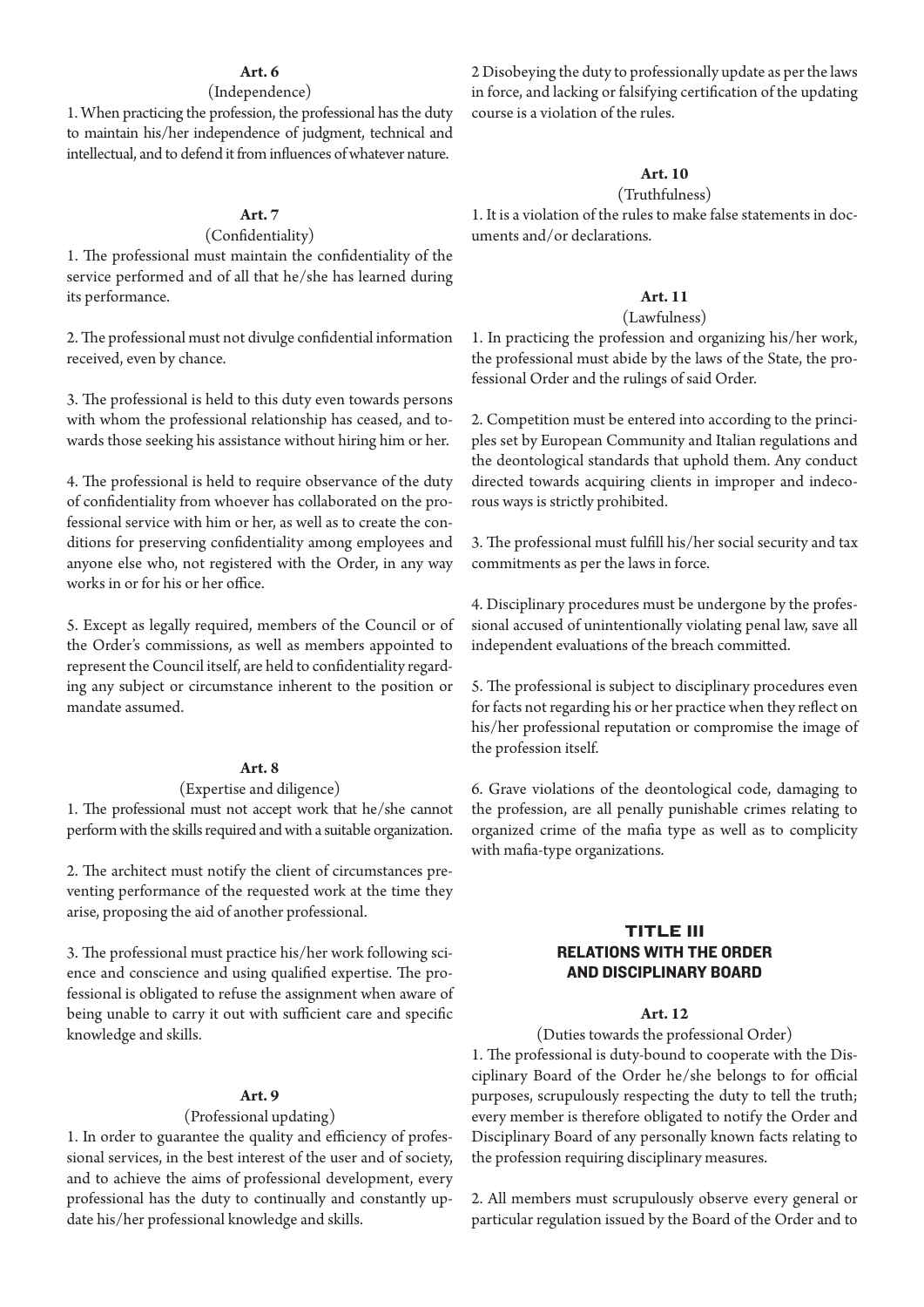suitably cooperate with it so that it can most efficiently perform its mandated official functions.

3. Under the current laws in force professionals elected to the board of the Order have no mandate constraints because they represent all the categories belonging to the Order; they must fill their positions willingly, objectively and impartially.

4. Professionals appointed members of the Disciplinary Board work in full independence of judgment and organizational and operational autonomy, in compliance with the laws and regulations in force, with the rules of disciplinary procedures, and with National Council regulations for appointing members of the territorial Disciplinary Boards of the Orders of Architects, Territorial Planners, Landscape Architects and Conservers, as well as in compliance with the Deontological Code.

5 A member under any title belonging to any public board commission must strictly adhere to the following duties:

- promptly informing the Board of the Order is his/her appointment or election;

- abiding by the regulations and directions that the Board of the Order may impart in the interests of or to safeguard the profession.

6. The member hired under conditions incompatible with the free practice of the profession he/she is entitled to engage in should notify his/her Order in advance of this specific professional activity by registered letter or certified e-mail.

# **TITLE IV** EXTERNAL RELATIONS

## **Art. 13**

#### (Professional firms)

1. Professional partners must comply with the deontological code, as must professional firms set up as per Art. 10 of Law n. 183 of November 12, 2011, and Ministerial Decree n. 34 issued on February 8, 2013, and are subject to the disciplinary regime of the Order to which they belong.

2. Equally obligated to observe the deontological code are professionals belonging to professional firms or other forms of concerns already existent when Art. 10 of Law n. 183 approved on November 12, 2011, went into force.

3. If the deontological violation committed by the professional (even one belonging to an order different from the firm's) can be traced to instructions given by the firm, the professional's disciplinary liability coincides with the firm's.

## **Art. 14**

(Relations with clients) 1. The relationship with the client is fiduciary in nature and must be imprinted with the utmost loyalty and probity. The professional must diligently perform the tasks assigned as long as they do not conflict with the public interest or his/her own intellectual and technical independence.

2. The professional must compare his/her effective ability to perform the tasks and the means at his/her disposal with the quantity and quality of the commissions and refuse those that he/she is unable to carry out with sufficient care and specific expertise.

3. Without the explicit consent of the client the professional cannot be a shareholder in companies acting as suppliers for the work or managed on behalf of the client. Should the professional have ideated or patented building methods, materials, components or furnishings proposed for the work that he/she has designed or supervised, he/she must inform the client of this.

4. In performing his/her work the professional must neither accept nor solicit rewards or fees from any third parties involved.

## **Art. 15**

## (Relations with institutions and third parties)

1. In professional relations with institutions, the professional must be especially diligent in fulfilling the duties stated in Title II.

2. In practicing the profession the professional must abstain from availing him- or herself of collaboration with employees of the institutions unless expressly so authorized by the institutions and the client themselves.

3. The professional must not claim credit with anyone holding positions with or working for institutions for the purpose of gaining advantages of whatever nature in his/her professional work for him/herself or others.

## **Art. 16**

(Participation in commissions and competition juries) 1. The professional, whether appointed by the Board of the Order as its representative or personally appointed as an expert, or appointed for any other reason to a commission or panel, public or private, must promptly communicate this to the Board of the Order.

2. The manner in which he/she performs this office must be such as to reap no benefit of any nature for him/herself or others connected to it, and to safeguard the interests and prestige of the profession.

3. When participating in commissions or juries, public or private, in respect of his/her pertinent expertise the professional must observe the principles of autonomy and independence towards competition entrants, as per Art. 51 of the Italian Civil Code.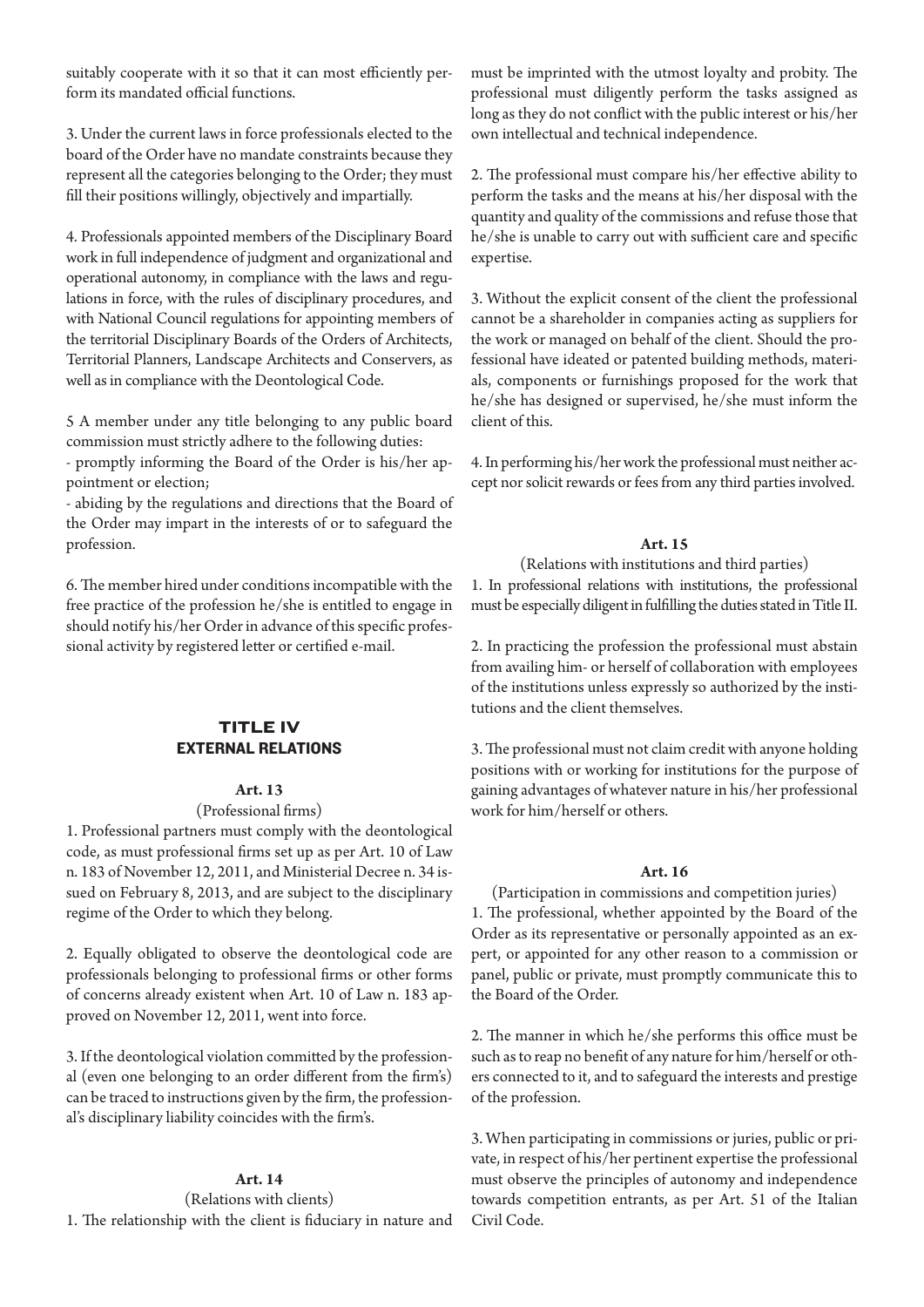4. The professional who for any reason has participated in planning and defining contracts and/or stages of tenders of offers of technical services must abstain from competing for them, in respect of his/her respective professional expertise.

5. The professional having relations of whatever type with members of adjudicating commissions must not leverage such relations to gain advantages of whatever nature for him-/ herself or others.

# **Art. 17**

## (Institutional positions)

1. The professional must make sure that the ways in which he/ she performs his/her official work as member of the Board of the Order, of the Disciplinary Board or at institutions are not to his/her personal utility, of whatever nature, or to that of others.

#### **Art. 18**

# (Participation in political and administrative electoral campaigns)

1. The professional holding representative positions in organizations foreseen by the Order's categories must abstain from performance of these offices for the period in which he/she publicly participates in political electoral campaigns.

# Title V INTERNAL RELATIONS

#### **Art. 19**

(Relations with colleagues)

1. Relations with colleagues must always be imprinted with fair play and loyalty.

2. The professional asked to fill a position already entrusted to another colleague must first ascertain from the client that the substitution was promptly communicated in writing to the colleague, inform said colleague in writing him/herself and ascertain the content of the previous position.

Before filling the position the professional must, in discussion with the exonerated colleague, verify the services already performed in order to define reciprocal responsibilities and safeguard the fees paid until then. Except in the case of documented impediment the professional in this case substituted must do everything possible so that the takeover is not detrimental to continuance of the work. All rights reserved.

3. The professional must abstain from making denigratory comments about a colleague.

4. When called upon to replace a deceased colleague, to liquidate the firm and/or have it temporarily managed by the Board of the Order to which it belongs, the professional must accept the task except in the case of conflict of interest

or other justified impediment. The substituting professional must act with particular diligence in the interests of the heirs, clients and employees of the deceased colleague. For the commitments conferred on the deceased but fulfilled by the substituting professional the deceased colleague's heirs may ask the Order's opinion about the ways of and criteria for sharing the fees.

5. The professional asked to substitute for a colleague in the case of suspension from practice or temporary impediment must act with particular diligence and manage the practice with respect for its structural and organizational features.

6. The professional intending to take legal action against a colleague for professional reasons must previously inform the Board of the Order to which the colleague belongs.

#### **Art. 20**

(Unfair competition)

1. In practicing the profession the following misconduct assumes importance as per art. 11, clause 2:

a) attributing to oneself the outcome of a service performed by another professional;

b) the performance, with whatever means, of acts raising doubts about who actually has performed the professional service;,

c) spreading news and comments about a professional's work that could be discrediting:

d) engaging in premeditated acts detrimental to the work of another professional;

e) qualification by means or the use of the professional firm's trademarks that do not make ownership of the firm perfectly identifiable.

2. Total or partial waiver of payment is admissible only in exceptional cases and for proven reasons justifying it. Total or partial waiver of a fee with costs considerably and objectively lower than production costs and in an amount to induce the client to make a decision of a commercial nature, is to be considered unfairly competitive behavior and a grave violation of the deontological code.

#### **Art. 21**

# (Relations with co-workers and employees)

1. In relations with co-workers, intended as all persons primarily performing their own work and not subordinate to others, and with employees, intended as all persons performing work with whatever qualification, in subordinate positions, the professional must remunerate work in proportion to the contribution made.

2. The professional must regulate relations with co-workers in the framework of a unitary relationship, with absolute autonomy or independence and without them being subjected to technical and/or organizational directives or constraints of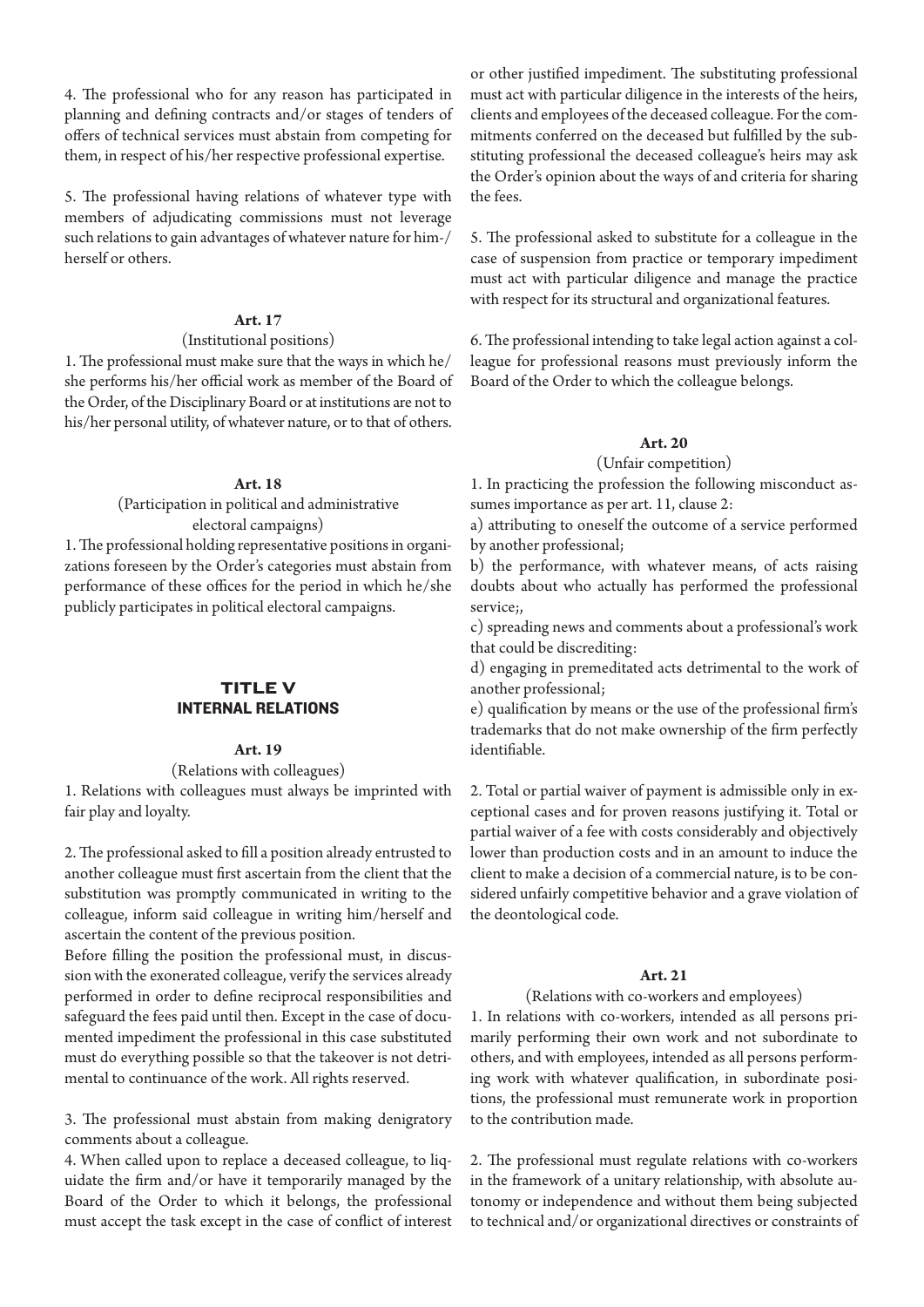hierarchal employment, and with broad autonomy as to work times, hours and methods.

3. In regard to co-workers the professional must:

- refrain from any behavior violating the norms set down in art. 20;

- ensure them suitable work conditions;

- grant them the ability to attend professional updating activities; - maintain the pacts and agreements defined at the start of collaboration.

4. The professional is disciplinarily responsible for tasking coworkers and/or employees with services for which they are unqualified.

## **Art. 22**

#### (Relations with internists)

1. In relations with internists, the professional is held to impartially perform his educational duties and do everything necessary to ensure that internists learn the practice, with particular attention to deontological rules.

2. The professional must imprint his relations with internists with the maximum clarity and transparency, with particular attention to their tasks and how they perform them.

# **TITLE VI** PROFESSIONAL PRACTICE

#### **Art. 23**

## (Professional assignments)

1. The professional assignment is configured as a contract involving the performance of an intellectual service as per Art. 2222 and subsequent articles of the Italian Civil Code; whatever type of contract regulates it, it is based on trust and must conform to the principle of specific professionalism. It must be in written form and contain what is set down in Art. 24.

2. The professional must not knowingly suggest solutions that are uselessly onerous, or illicit, fraudulent or nullified.

3. The professional must refuse to accept the assignment or perform the work when he/she can soundly deduce from known elements that the work could involve illicit or illegal operations.

4. The professional must never accept assignments incompatible with the laws in force or with this deontological code.

## **Art. 24**

#### (Contracts and Remuneration)

1. The professional is obligated to define the contract, complete with an estimate of the cost of the work and professional fees, and this contract must be signed by both parties.

2. The professional determines in writing in the contract his/ her professional fee according to criteria to be specified in the contract, in respect of Art. 2233 of the Italian Civil Code and every other standard required for performance of said professional services.

3. For the contract the professional must define with the client, explicitly and in advance, the criteria for calculating the fee for his/her service, informing the client of the complexity of the job and providing all useful information about possible expenditures from assignment conferral to conclusion of the work; he/she must also provide the data regarding insurance coverage for any damage incurred in performing the work. In any case, the remuneration, previously made known in writing to the client, must be suited to the importance of the work and agreed upon, for individual services indicating all the cost headings, including expenses, taxes and contributions. The professional must also inform the client of the existence of this deontological code.

4. The professional must inform the client in writing of any variation to remuneration owing to unexpected and unpredictable causes requiring changes to the original work agreements.

5. In the contract the professional may claim advance payment of the expenses incurred and expected, as well as advances on fees commensurate with the number and complexity of the professional services to be rendered with respect to the agreed-upon sum.

6. When not foreseen as forfeits or percentages, the professional handles accounting of the expenses incurred and advances received and is held to deliver the detailed accounting of the expenses incurred and advances received.

7. The request for fees, as described in causes 1 and 3 of this article, that are clearly underestimated with respect to the service performed, or the absence of fees, is considered unfair practice distorting normal market equilibriums and is a grave violation of regulations.

8. In the case of non-payment, the professional cannot request payment above what was previously agreed upon unless he/she made this an express reserve.

# **Art. 25**

#### (Assignment acceptance)

1. The professional must promptly advise the client of his decision to accept the assignment or not.

## **Art. 26**

#### ( Joint assignment)

1. The professional receiving a joint assignment must establish effective collaboration relations respecting their relative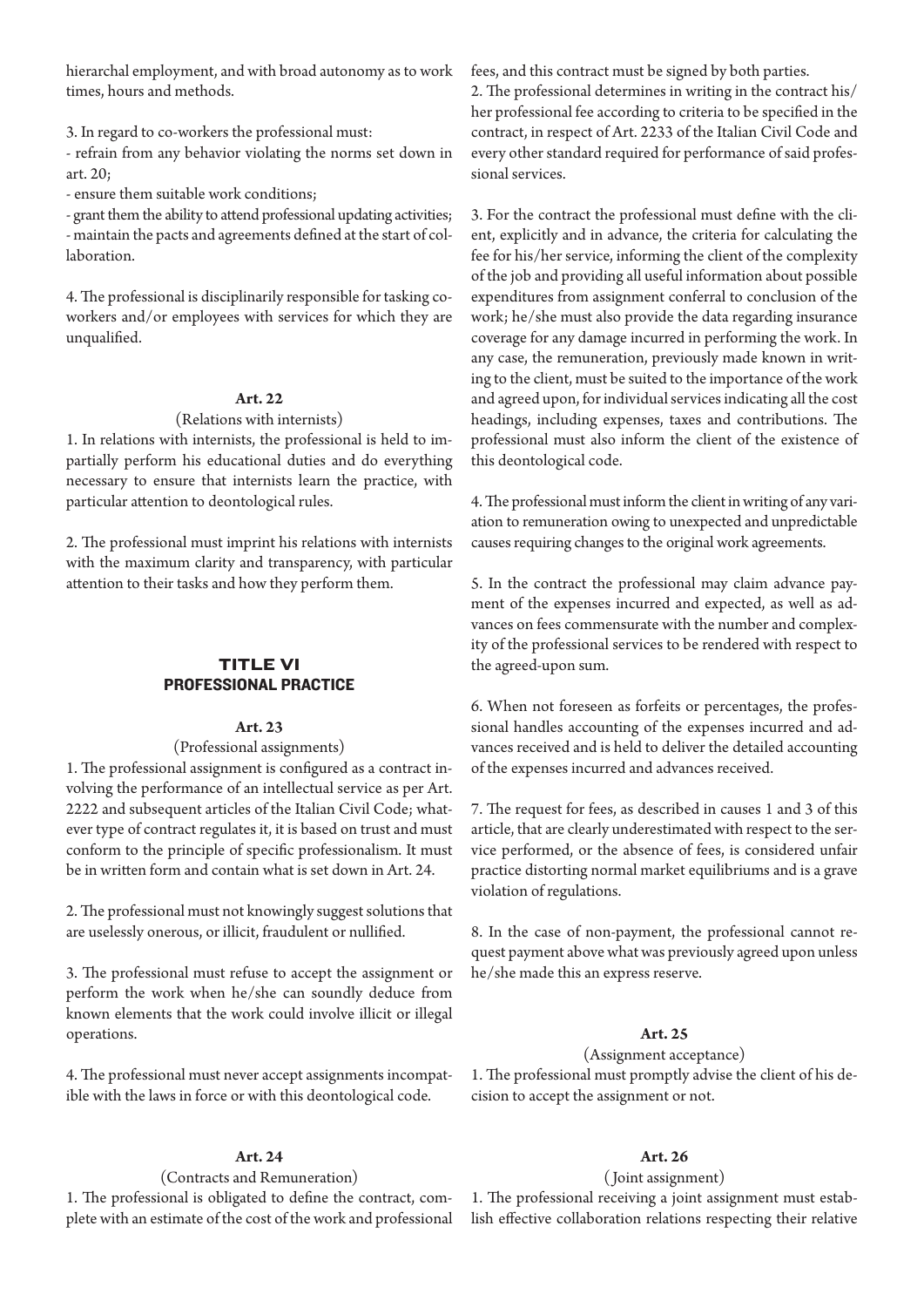tasks and professional expertise. In particular, he/she is held to adhere to what is established by this deontological code. He/she:

a) must agree on work conduction as well as the work to be done:

b) must avoid establishing direct contacts with the client without prior agreement from the colleague:

c) must abstain from actions and conduct tending to attract the client into his/her own professional sphere.

# **Art. 27**

#### (Performing the assignment)

1. The professional must perform the assignment with diligence and the expertise required by the standards regulating the profession.

2. The professional must promptly inform the client, with simplicity and clarity, of the basic elements of the assignment, its execution and every evolution. In detail he/she is held to: a) inform the client of possible consequences of the requested assignment from all the standpoints connected with it, and, if necessary, propose alternative solutions;

b) rectify any errors, inexactitudes or omissions committed in performing the service.

3. Should the professional exceed the agreed limits of the assignment conferred, he/she is held to inform the client in advance and obtain explicit authorization in agreement as to ways and fees.

## **Art. 28**

#### (Assignment termination)

1. The professional must not continue with the assignment whenever circumstances or constraints arise that could influence his or her freedom of judgment or influence conduct.

2. The professional must not continue with the assignment if the client's conduct or demands impede its correction execution.

3. The professional unable to continue the assignment with specific expertise due to later modifications to the nature and difficulty of the work has the duty to so inform the client and ask to be replaced or joined by another professional.

4. The professional must promptly inform the client of assignment termination and prevent the client from being jeopardized by it.

#### **Art. 29**

## (Rejection of the assignment)

1. Except when foreseen by law or the stipulated agreement, when the professional rejects the assignment he/she must give the client prior notice and prevent the client from being jeopardized by it. He/she must also ensure that no damage is done to colleagues in the case of group assignments, or to replacement colleagues.

2. In the case that the client cannot be found, the professional must send this notice to the last known address of the client by registered mail with delivery receipt and, having fulfilled this duty, save for obligations dictated by law and/or the agreements, is exonerated from any further work.

## **Art. 30**

### (Non-fulfillment)

1. Constituting a disciplinary infraction is the non- or incorrect fulfillment of the assignment deriving from inexcusable and extensive negligence of professional and contractual obligations.

## **Art. 31**

#### (Conflict of interests)

1. The professional is held to abstain from performing professional services when he/she, third parties or persons in the same offices have interests in conflict with those of a client or that can influence the correct performance of the assignment.

#### **Art. 32**

(Interference between economic and professional interests) 1. Constituting undue interference between economic and professional interests, as per articles 5 and 6, is the conduct of the professional who makes agreements with companies concerning the services they have rendered the architect's client.

# **Art. 33**

#### (Document restitution)

1. When the client requests it, the professional must return the documents received from the client but may keep a copy of them.

# **Art. 34**

#### (Assets)

1. The professional must be in a position to be able to pay any damages caused by practicing the profession; for this purpose he/she must stipulate insurance coverage for damages incurred by the client as a result of the professional's practice. When hired, the professional must inform the client of the data contained in the insurance policy, its ceiling, and any subsequent variation to it.

## **Art. 35**

(Information)

1. The client is briefed about professional work at his/her request, providing the credentials of the professional and the firm.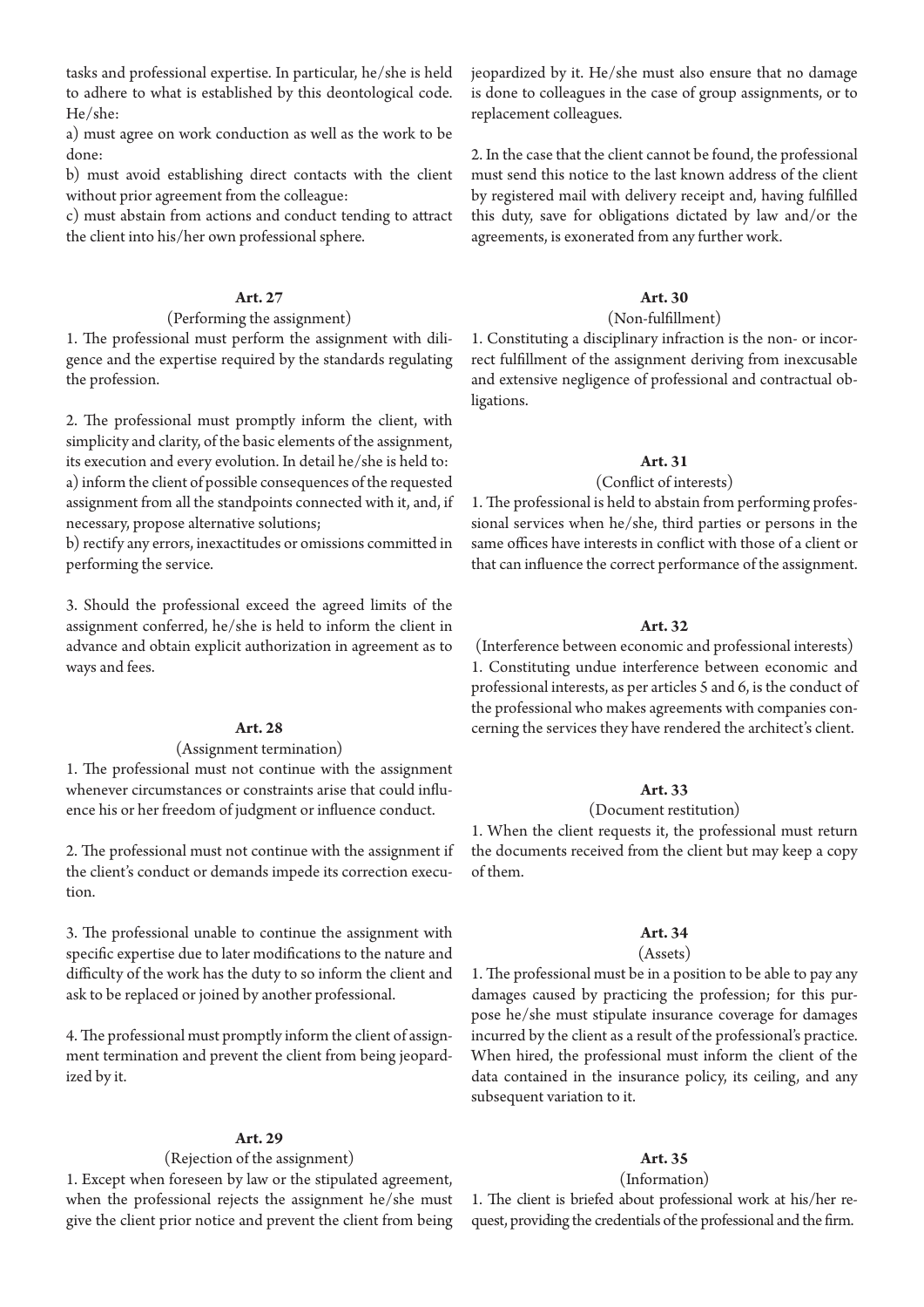## **Art. 36**

# (Informative advertising)

1. Admissible with all means is informative advertising concerning regulated professional practices, specializations, the professional titles possessed, the structure of the professional firm and the fees set for services.

2. The informative advertising described in clause 1 must be purposeful, truthful and correct, must not violate professional secrecy and must not be equivocal, misleading or denigratory.

3. The Board of the Order can examine or monitor the advertising campaigns run by members in order to verify respect for the aforesaid criteria.

# **TITLE VII** DISCIPLINARY POWERS

#### **Art. 37**

(Disciplinary powers)

1. The Boards of the Orders of Architects, Territorial Planners, Landscape Architects and Conservers have Disciplinary Boards tasked with preliminary evaluations, investigations and final rulings on disciplinary issues concerning order members.

2. Except when foreseen by law, the Disciplinary Boards instituted by the Orders have the power to decide on suitable sanctions proportionate to the violation of deontological standards in regard to what is stated in the following article.

3. Within the limits defined by Title VIII, the sanctions must suit the gravity of the facts and take into account misconduct repetition as well as the specific circumstances, subjective and objective, involved in creating the infraction.

4. Where the alleged conduct is an independent violation of the precepts of this code, disciplinary action must be taken in full autonomy and freedom of judgment, must be carried out and eventually brought to conclusion independently of any other judiciary action.

5. Judiciary action does not suspend the disciplinary procedure when misconduct constitutes an independent violation of the regulations of this Deontological Code.

## **Art. 38**

(Parity of treatment, safeguarding the entrustment and unity of regulations)

1. In order to implement article 3 of the Italian Constitution and guarantee parity of treatment, as per the following clauses the National Council ensures the unity of category regulations.

2. The National Council may revise the decisions of the Boards of provincial Orders that, without adequate motivations, interpret the Deontological Code in ways not conforming to previous rulings handed down by the National Council.

#### **Art. 39**

#### (Certainty of law)

1. The National Council can make precepts of its rulings and publish them on the website www.awn.it.; the precept expresses the deciding reason (ratio decidendi) for the ruling, giving both the specific case and the deontological rule applied.

## **Art. 40**

(Conduct)

1. Disciplinary measures derive from breach of duty.

2. The subject of appraisal is the overall conduct of the alleged culprit.

3. When various infractions have been cited within a single disciplinary procedure the sanction must be unique.

# **TITLE VIII SANCTIONS**

## **Art. 41**

#### (Sanctions)

1. The sanctions foreseen for violations of these regulations are:

a) warning

b) censure

c) suspension

d) annulment.

Except, in any case, for the sanctions established by Italian law.

2. Any violation of this deontological code:

- is unpremeditated, or unintended, when the event, even if foreseen, was not desired by the professional and occurred due to negligence, imprudence or inexperience, or in other words for non-observance of laws, regulations, orders or disciplines;

- is premeditated, or intended, when the damaging or dangerous event is the result of action or omission for which sanctions exist and which was foreseen and desired by the professional as the result of his/her action or omission.

3. If any violation of this deontological code, unpremeditated or premeditated, results in damage as the consequence of an action or event causing the quantitative or functional reduction of an asset, a value, a vehicle, a property or anything else having economic, affective and moral value, this is a circum